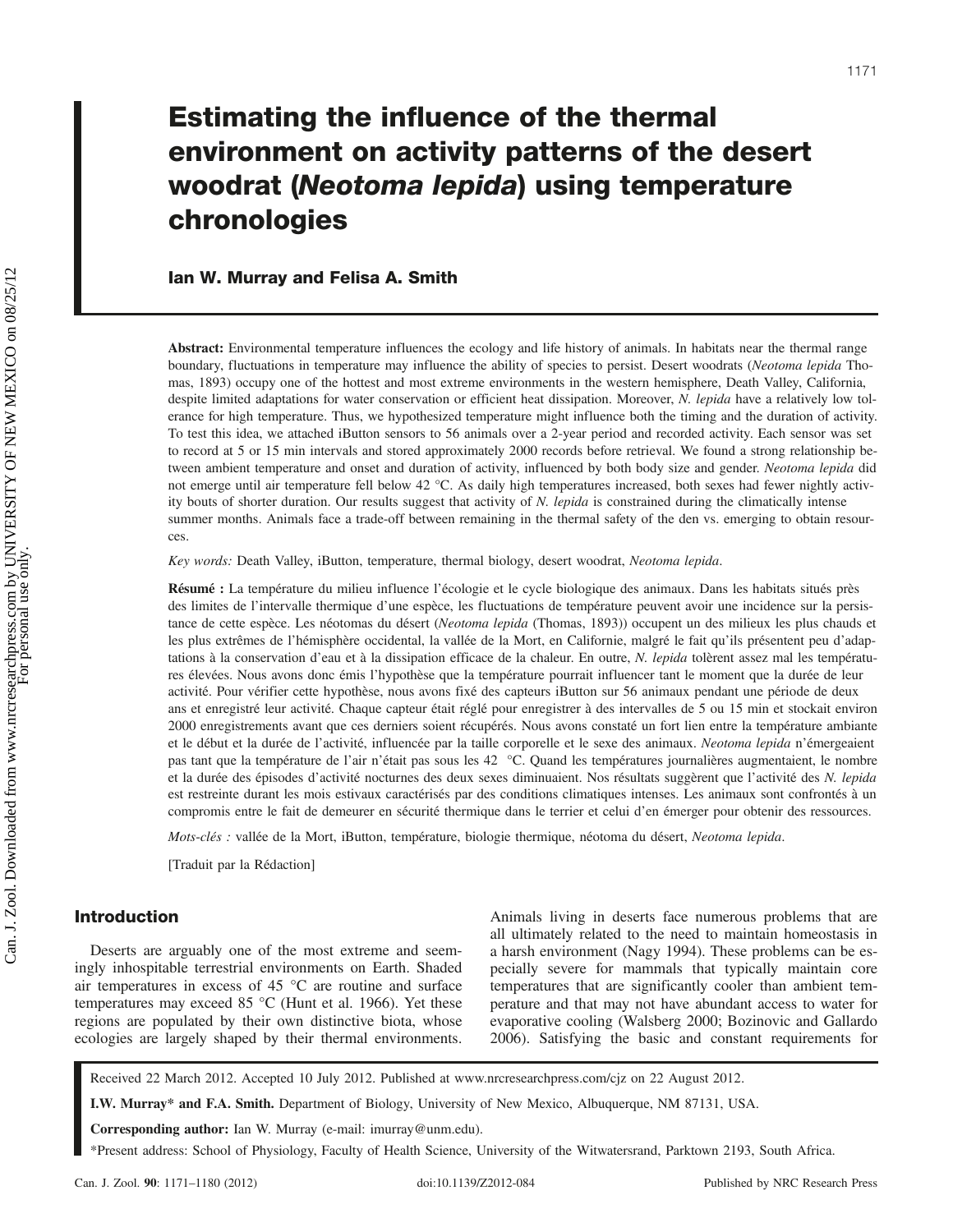food and water are also difficult when primary productivity is unpredictable and sporadic, as is common in deserts. Although species in deserts are necessarily adapted to the harsh environment, nonetheless, at times they may be close to their thermal limits (Goldstein 1984; Tieleman and Williams 2002). For example, unusually severe heat waves have contributed to massive bird and fruit bat die-offs in western and southeastern Australia (Serventy 1971; Wolf 2000; Welbergen et al. 2008; McKechnie and Wolf 2010). Hence, warming temperatures in deserts over the next decades may influence animals in deserts more than in other habitats. An important area of study is how desert animals will fare in the face of anthropogenic warming and drying trends.

Woodrats (Neotoma Say and Ord, 1825) are a genus of medium-bodied herbivorous, murid rodents. Several species are found in the southwestern deserts, including the desert woodrat (Neotoma lepida Thomas, 1893). This is somewhat surprising because N. lepida have a relatively low tolerance for high temperatures (Brown 1968; Smith et al. 1995; Smith and Betancourt 1998). Moreover, N. lepida lack the physiological adaptations common in other desert-dwelling mammals, such as the ability to produce highly concentrated urine, a counter-current water recovery system in the nasal cavity, or estivation during unfavorable conditions (Schmidt-Nielsen and Schmidt-Nielsen 1950; MacMillen 1964; Tracy and Walsberg 2002). Indeed, the name "desert woodrat" is a bit of a misnomer; the species originated in coastal California and it only expanded into the Mojave Desert during the late Pleistocene (Patton et al. 2008).

Neotoma lepida are able to survive in desert habitats because of their ability to construct houses. All species build complex structures of locally gathered debris that can reach several metres in height and diameter. These houses or dens typically contain several entrances and multiple food and nest chambers (Stones and Hayward 1968). They are important thermal refugia, ameliorating air temperature by as much as 3–9 °C (Vorhies 1945; Lee 1963; Brown 1968). Dens also provide significant protection against predators (Lee 1963; Brown 1968; Stones and Hayward 1968; Cameron and Rainey 1972; Smith 1995a).

Here we describe the influence of temperature on the movements and daily activity patterns of N. lepida in Death Valley, California, USA. This is one of the hottest and driest environments in the western hemisphere and one that poses significant challenges to animals. Because of the extreme topography, Death Valley lies in a severe rain shadow, which coupled with below sea-level elevation, contribute to a hyperarid climate. Maximum daily temperatures regularly exceed 50 °C during the summer; much higher than the upper lethal temperature for *N. lepida* of approximately 41  $\degree$ C, although different investigators have found this figure to vary slightly in either direction (38–40 °C: Lee 1963; 41.4 °C: Brown and Lee 1969; 43 °C: Nelson and Yousef 1979). Moreover, temperature is projected to increase between 2.0 and 5.0 °C within the next 100 years (Cayan et al. 2009). Because N. lepida are highly sensitive to high temperatures (Smith et al. 1995; Smith and Betancourt 1998; Smith et al. 1998), we suspected that the thermal environment might constrain the duration and onset of foraging and other activities. Neotoma lepida are highly sedentary and display high site fidelity. Indeed, in this habitat, most animals limit nightly activity to the confines of the mesquite hosting the home den (personal observation (I.W. Murray) of radio-collared individuals). Although the den ameliorates environmental temperature to some degree, N. lepida must leave their dens to forage and to search for mates. Thus, temperature may directly impact fitness by modulating activity levels. Here, we address the following questions: (1) Is the onset of foraging and other activities correlated with ambient temperature? (2) Is the duration of activity correlated with temperature? (3) Do gender and body mass influence the onset and duration of activity?

# Materials and methods

#### Study area

Our study site lies on an approximately 10 ha plot of scattered honey mesquite (Prosopis glandulosa Torr.) about 2 km northwest of the Furnace Creek Ranger Station at Furnace Creek, Death Valley (36°27.7′N, 116° 52.00′W) at an elevation of –77 m (Fig. 1A). The site is situated between the base of a large alluvial fan extending from the Funeral Mountains to the east and the salt pan occupying approximately 520 km2 on the valley floor (Hunt et al. 1966). It is in this area of relatively shallow subsurface water that P. glandulosa grows, often in continuous linear formations, tracking available groundwater (Fig. 1B). Temperatures here are among the hottest in the world (Roof and Callagan 2003). The intense heat is coupled with irregular annual precipitation that averages 4.8 cm/year. There is a complete lack of an herbaceous understory or other vegetation, tying the N. lepida, and its need for succulent vegetation, solely to the honey mesquite. Neotoma lepida build their dens at the bases of the mesquite at this site.

#### Trapping protocol

We live-trapped N. *lepida* on a monthly basis from 2003 to 2008. We permanently placed Sherman live-traps in each of 40 individually marked mesquite clumps, or complexes (Fig. 1B). The site was visited monthly and trapped for three consecutive nights for a total of approximately 500 trap-nights/month, or 19 500 trap-nights over the duration of the study. Traps were baited with apple and during the cooler months both oatmeal and insulating polyester batting were included. Upon initial capture, we individually marked animals with numbered fingerling tags clipped onto each ear (National Band and Tag Co., model #1005-1). At each subsequent capture, we recorded mass, sex, reproductive status, and qualitatively assessed body condition as good vs. poor. We worked under supervision of the Animal Care and Use Committee of the University of New Mexico (protocol No. 08UNM073-TR-100489) and followed appropriate guidelines as outlined by Gannon et al. (2007).

Because of high activity of coyotes (Canis latrans Say, 1823), our traps were wired to branches located 2–4 m up in the mesquite canopy, instead of on the ground. An additional modification to our trapping protocol was necessary because of the extreme temperature regimes. During May–September, traps were not set until 22:20 because of the high nighttime temperatures. Even with this modification, traps had to be checked and processed within an hour, as N. lepida began dying from hyperthermia if forced to remain outside the den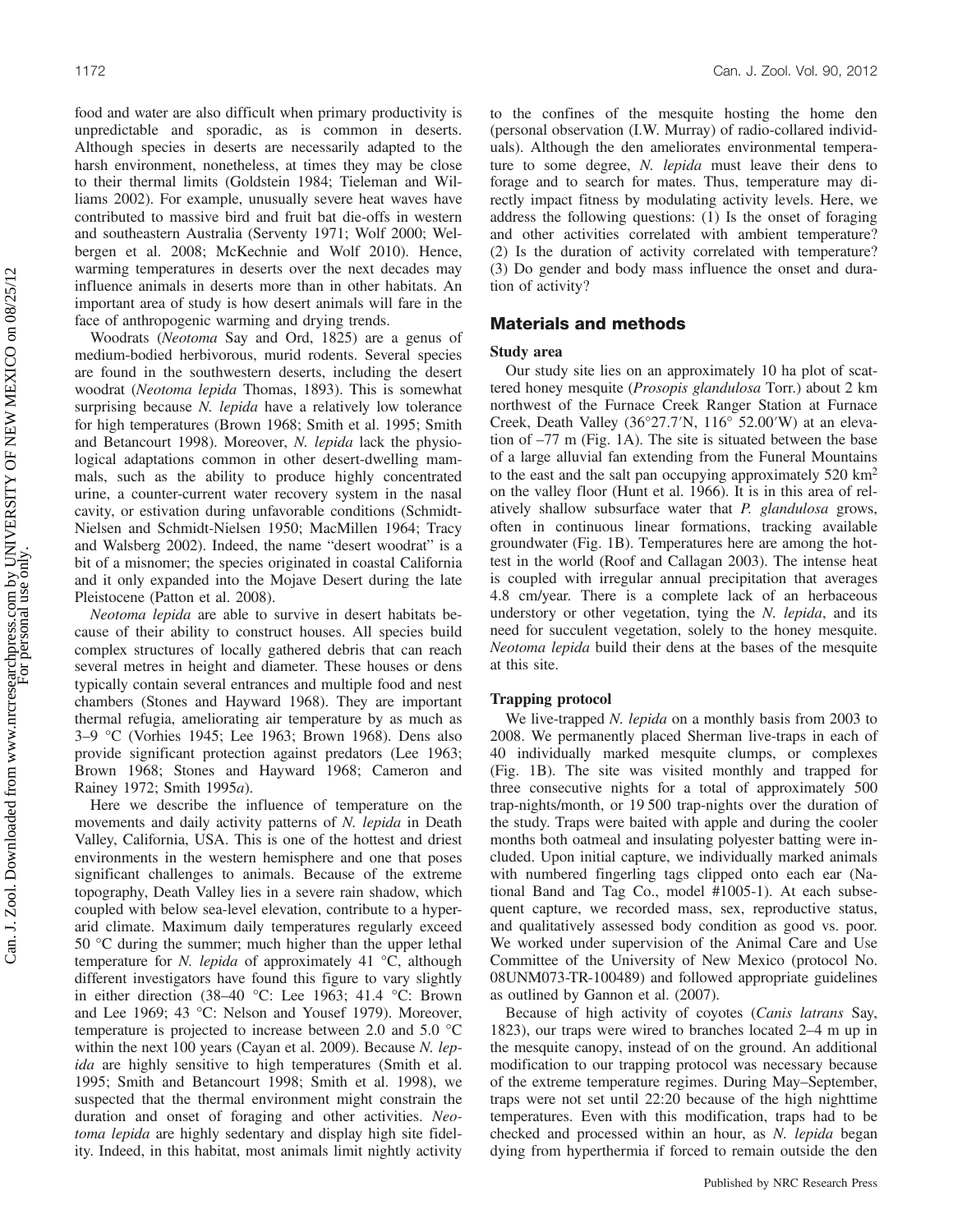Fig. 1. Study site at Furnace Creek, Death Valley, California, for desert woodrats (Neotoma lepida). (A) Approximate location of Death Valley. (B) Aerial image of our trapping location, showing individual clumps of honey mesquite (*Prosopis glandulosa*) where trapping grids are located and the barren nature of the intervening landscape. (C) Ground view of several trapped mesquite "site complexes". (D) Neotoma lepida equipped with an iButton.



for longer periods. In contrast, nightly lows often dip below 0 °C during the winter months, and despite the addition of polyester batting, hypothermia was a problem, especially with the smaller females. Accordingly, during the winter months, traps were closed by 00:00.

## Temperature recording

We used miniature temperature data loggers (Thermochron iButtons, model DS1921G, Dallas Semiconductor, 3.3 g) mounted on collars to study the movements of free-ranging N. lepida. Because we are interested in activity patterns, we concentrated on changes in temperature rather than the actual ambient temperature. As the thermal environment outside the den was significantly different than inside, we were able to determine where animals were by the temperatures recorded on the iButtons. Previous studies have validated the accuracy of using temperature changes to estimate activity in secretive and nocturnal mammals (Osgood and Weigl 1972; Weigl and Osgood 1974; Kanda et al. 2005; LaZerte and Kramer 2011). We set the iButtons to record at 15 min intervals. This provided 2048 consecutive readings, or approximately 22 days per usage interval. A subset of animals  $(n = 3)$  wore collars set to record every 5 min. The small size of this data logger combined with its high-capacity memory allowed us to passively record activity patterns of naturally behaving animals over long periods of time.

Between 2006 and 2007, we outfitted 56 rats (32 males, 24 females) with iButtons. These were mounted on circular foam platforms using metal snaps and placed around the neck of a rat using a cable tie. The cable ties were threaded through a small piece of foam, and a metal snap base was epoxied to this. The opposite end of the snap was glued to the iButton itself, which allowed rapid retrieval and exchange. The total package weighed between 6 and 8 g and did not exceed 10% of animal mass. Upon recapture of the animal, data were downloaded via a reader connected to a computer interface and a new collar installed.

#### Temperature records

We used two sources to characterize the temperature for the site, which differed in the degree of spatial averaging and duration. First, we empirically recorded temperatures at a variety of heights within the mesquite canopy. The iButtons were placed at 0.3 and 2.0 m within several mesquite trees. These heights are biologically relevant because they represent the height of N. lepida dens and the foraging trails of the rats, respectively. Second, we obtained a record of daily temperatures for Furnace Creek, Death Valley, from a weather station situated on the site. From these data, we characterized the historical record of daily maximum and minimum temperatures for the site compared with those from the individual rat collars and the available ambient temperature records (Fig. 2).

#### Data analysis

Over the course of the study we collected >44 000 individual activity readings of N. lepida as inferred from temperature shifts, which complicated the processing of data. To make these data more tractable, we assigned each day to a relative measure of temperature intensity. Daily high temperature is robustly related to nocturnal temperature when we compare diurnal high and nocturnal low temperatures as recorded at a Furnace Creek, Death Valley, weather station  $(r<sub>[363]</sub> = 0.91, p = 0.000)$ . We extracted daily high temperatures and binned them into four measures of thermal stress based on biologically relevant benchmarks: low, medium, high, and severe, representing temperatures below the thermoneutral zone  $(\leq 31 \degree C; 100)$ , within the thermoneutral zone (31 to 35  $\degree$ C; medium), above the thermoneutral zone (>35 to <41 °C; high), and above upper lethal temperature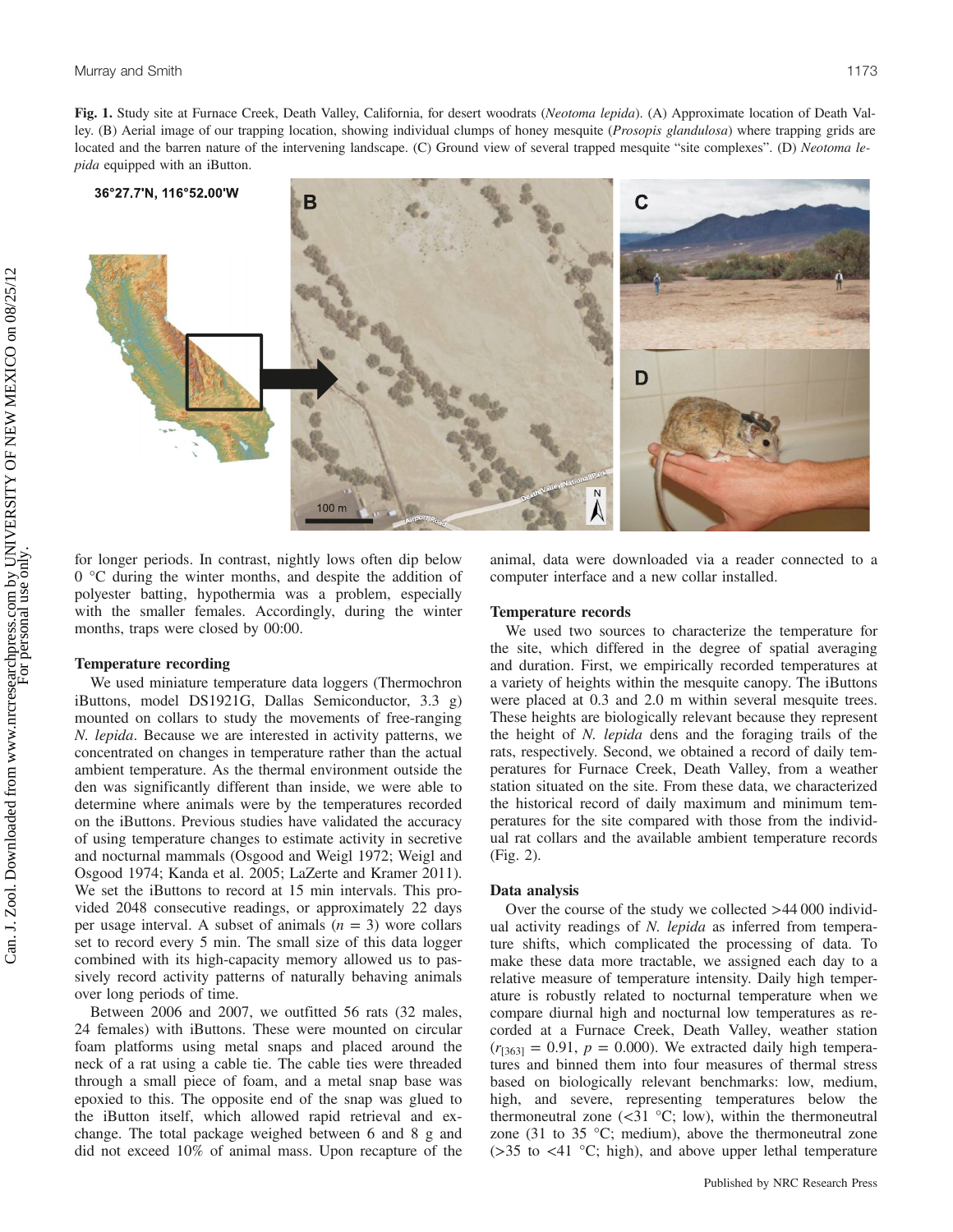

 $(\geq 41 \degree C;$  severe) (Lee 1963; Brown and Lee 1969; Nelson and Yousef 1979). That these benchmarks derived from the literature were relevant for N. lepida in Death Valley was evident in the trap mortality records; animals died if they were forced to spend  $>1$  h in temperatures of  $>40$  °C.

We divided data between nocturnal and diurnal periods and defined the onset of activity as a demarcated, abrupt deviation from baseline diurnal den temperature. Because postural adjustments or movements within the den could be reflected in rat temperature profiles, we used the mean standard deviation (SD) for an individual rat's recorded diurnal temperature chronology as the cutoff for separating outside activity from activity within the den. If the difference between two consecutive temperatures was greater or equal to the mean diurnal SD for that given rat, we assumed that activity had taken place, and that that activity was 15 min in length (derived from the period of time between two data points). We summed every rat's activity on a nightly basis to estimate time spent outside of the den. We recorded the number of nightly activity bouts for a rat as the total number of episodes where there was at least 15 min of activity.

#### Statistical analyses

To study how temperature constrains onset and duration of activity and to examine the influence of body mass and gender on these measures, we fit linear mixed effects models with sex, body condition, and daily high temperature category as fixed factors. Because we had many repeated measurements on a limited number of individuals for largely nonoverlapping periods of time, the utility of tests such as repeated-measures ANOVA is limited. To account for pseudoreplication, we treat rat identity as a random factor in all of our mixed effects models. This allowed us to examine how the factors of interest (i.e., temperature) influenced N. lepida, while accounting for the between rat variance. We set significance at  $\alpha = 0.05$ , and used SPSS version 19, SigmaPlot version 8.0, and Microsoft Excel for all analyses and figures. All means are followed by the standard errors (SE) reported with the marginal means from the mixed effects models.

## Results

Based on monthly trapping ( $n = 35 \pm 2.3$  individuals per month), adult body mass of N. lepida at Furnace Creek demonstrates a clear annual cycle (Fig. 3). The median body mass of the population declines sharply in the summer months. These changes are not the result of decreases of body mass of individual animals, but rather, reflect higher mortality of larger individuals (F.A. Smith, L.H. Harding, H.M. Lease, J.T. Martin, and I.W. Murray, unpublished data).

# Onset of activity

We retrieved 34 of 99 (21 from 32 individuals) iButtons affixed to males and 6 of 41 (7 from 24 individuals) on females. After accounting for equipment malfunction, usable data consisted of 468 N. lepida nights from 14 individuals (10 males and 4 females) with over 44 000 individual readings. The mean monthly ambient temperature at the initiation of nightly activity of N. lepida closely tracks mean monthly daily high temperatures. During the summer months of June through August where mean daily maximum temperature was consistently  $>45$  °C, N. lepida did not begin nightly foraging activities until ambient temperatures were below 42 °C (Fig. 4). This is a significant correlation, as it represents the empirically derived upper lethal temperature (Lee 1963; Nelson and Yousef 1979). We also observed significant differences in timing of nocturnal emergence between male and female N. lepida; females initiated nightly movements con-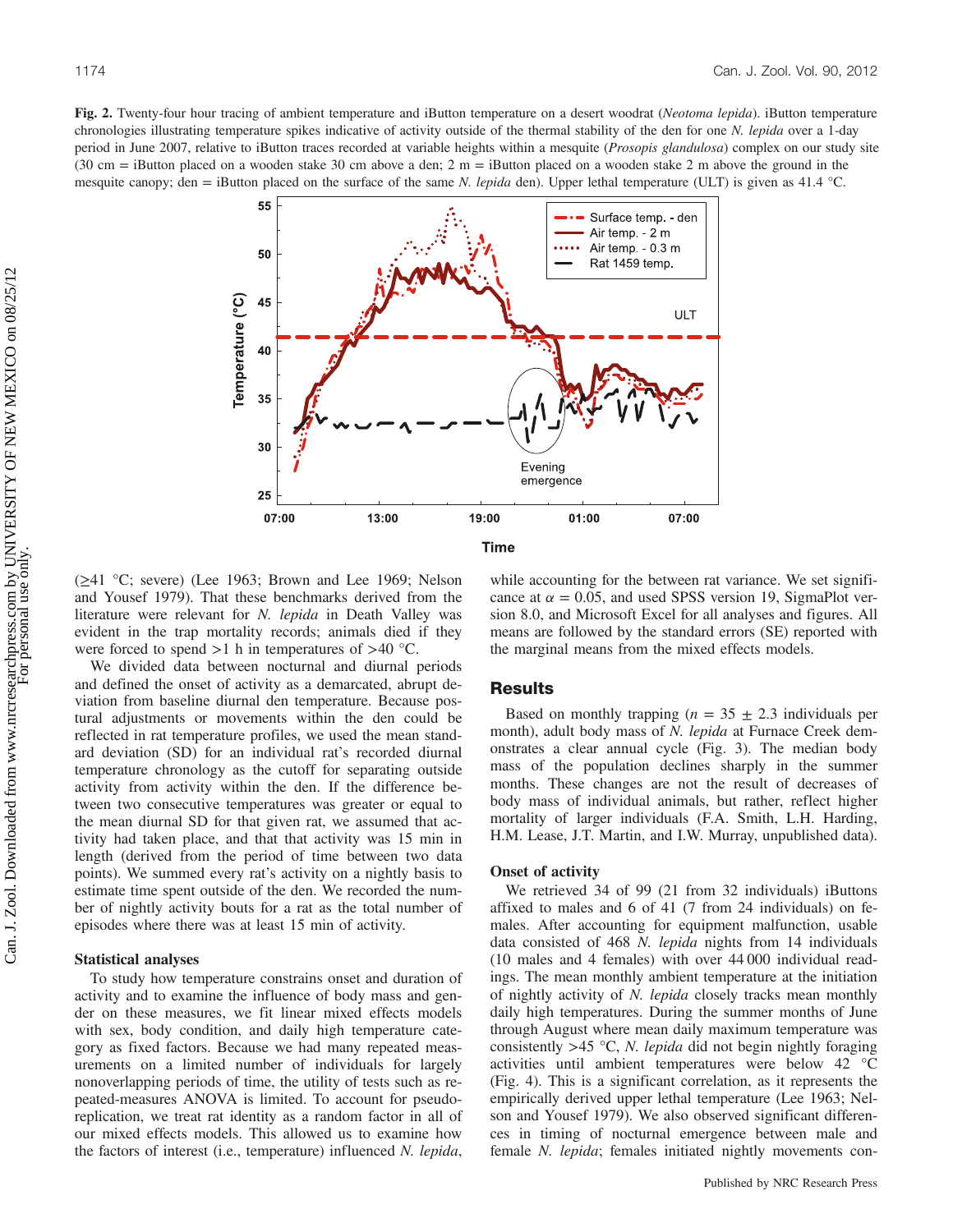



Fig. 4. Mean ambient temperature upon initiation of nightly activity for desert woodrats (Neotoma lepida) relative to monthly mean daily maximum temperature. Error bars represent 95% confidence intervals;  $n = 468$  N. lepida nights; 10 males and 4 females. The broken horizontal reference line is the upper lethal temperature (ULT;  $41.4 \text{ }^{\circ}\text{C}$ ) for *N. lepida.* 



siderably later than males (female emergence after sunset: 95.3  $\pm$  11.3 min vs. male emergence after sunset: 59.5  $\pm$ 6.7 min;  $F_{[1,9.6]} = 7.0$ ,  $P = 0.025$ ).

Body size is an important determinant of the onset of nightly activity. Larger rats were active less than smaller rats; each approximately 1 g increase in body mass led to an activity reduction by 2.5 min ( $\beta = -2.5 \pm 0.6$ ;  $F_{[1,263]} = 18.9$ ,  $P = 0.000$ . Moreover, this difference was exacerbated in males; larger individuals emerged over 1 min/g later (min after sunset) than did smaller ones ( $\beta = 1.2 \pm 0.4$ ;  $F_{[1,22.4]} =$ 8.4,  $P = 0.008$ ). For example, males with body mass of 1 SD greater than the population mean  $(160 \text{ g})$ ; male mass =

136.0  $\pm$  23.4 g;  $n = 207$ ) emerged later in the evening  $(72.0 \pm 9.0 \text{ vs. } 49.0 \pm 7.0 \text{ min})$  and were less active overall  $(246.0 \pm 15.0 \text{ vs. } 311.0 \pm 22.0 \text{ min})$  than those smaller than 160 g.

#### Duration of activity

Neotoma lepida are nocturnal animals. Because of differences in photoperiod, the duration of potential activity time varies seasonally. The decrease in activity observed with increasing daily temperature persisted even after accounting for the proportion of available nocturnal hours utilized  $(F_{[3,454.2]} = 13.8, P = 0.000;$  Table 1). The difference in ac-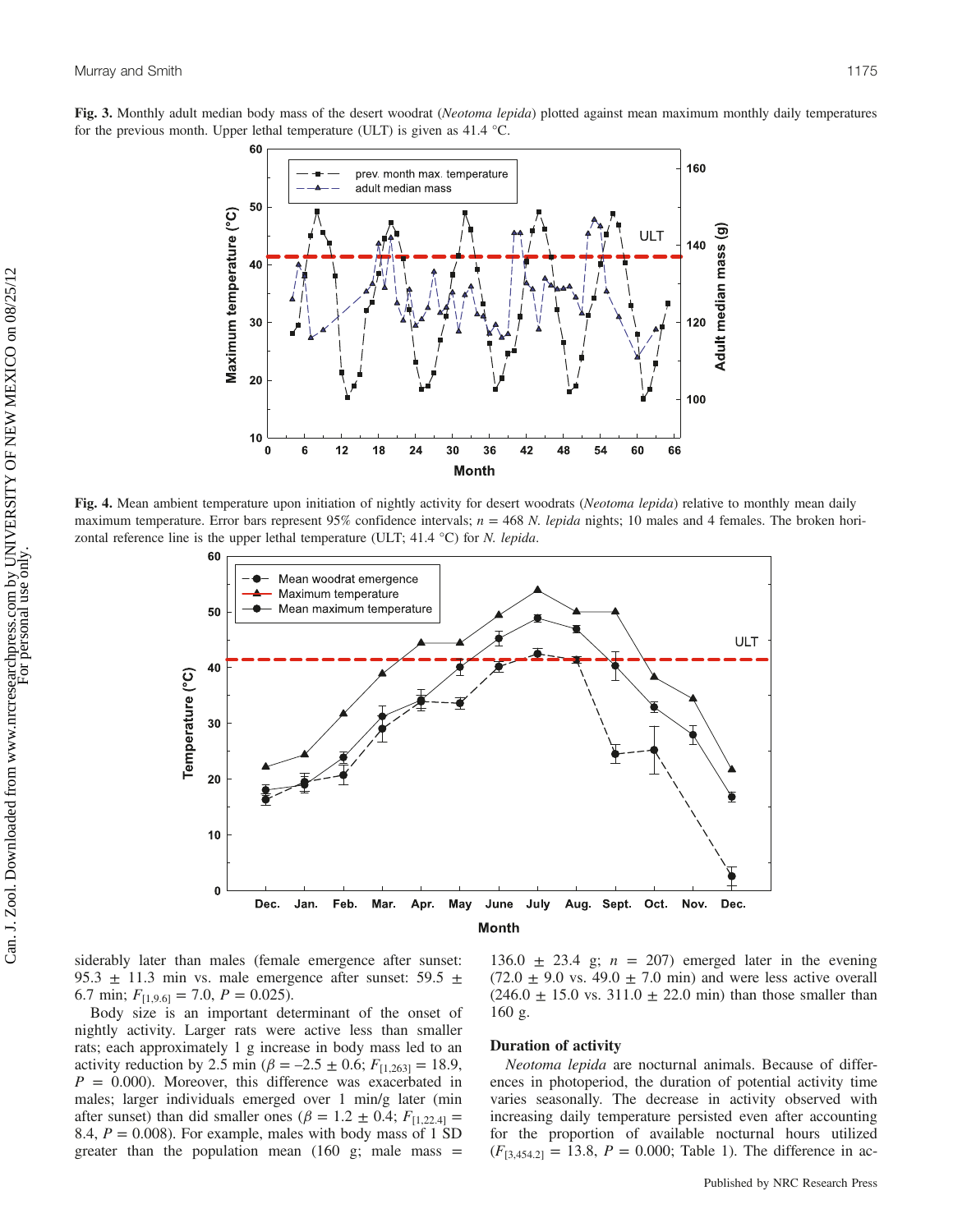| Activity parameter                | Low < TNZ<br>$(\leq 31$ °C) | Medium TNZ<br>$(31 \text{ to } 35 \text{ °C})$ | High > TNZ < ULT<br>$(>35$ to $<41$ °C) | Severe > ULT<br>$(241 \text{ °C})$ |
|-----------------------------------|-----------------------------|------------------------------------------------|-----------------------------------------|------------------------------------|
| Activity (min)                    | $251.4 + 29.1a$             | $190.7 + 31.2b$                                | $177.9 + 30.3b$                         | $142.4 + 28.4c$                    |
| Percent night active              | $40.1 + 5.4a$               | $31.4 + 5.5b$                                  | $29.4 + 5.4b$                           | $23.9 + 5.2c$                      |
| Mean activity bout duration (min) | $34.5 + 3.1a$               | $27.1 + 3.0b$                                  | $25.3 \pm 2.8$ b.c                      | $22.2 + 2.6c$                      |
| No. of activity bouts             | $11.3 + 3.9a$               | $9.1 + 3.9b$                                   | $8.3 + 3.9b$                            | $6.8 + 3.9c$                       |

Table 1. Effect of daily maximum temperature on activity of desert woodrats (Neotoma lepida) the following night.

Note: Different letters represent significant differences between temperature categories (Tukey's LSD,  $P < 0.05$ ). Marginal mean values are presented with model standard errors. Daily high temperatures are binned into low, medium, high, and severe categories based on the empirically determined thermoneutral zone (TNZ) and upper lethal temperatures (ULT) for N. lepida.

Fig. 5. Activity of desert woodrats (Neotoma lepida) as a percentage of available nocturnal hours used relative to time of year, sex, and for males, an index of sexual activity, the percentage of reproductive males (any male noted as being scrotal or partially scrotal for a given trapping period) on a monthly basis. We have no November activity data for males and no October–November activity data for females;  $n = 468$ N. lepida nights; 10 males and 4 females.



tivity (as the percentage of available nocturnal hours utilized) following "low" temperature and "severe" temperature days was striking  $(40.1\% \pm 5.4\% \text{ vs. } 23.9\% \pm 5.2\% )$ . As might be expected, time outside the den was intermediate following "medium" and "high" temperature days  $(31.4\% \pm 5.5\%$  and  $29.4\% \pm 5.4\%$ , respectively). Interestingly, at each temperature level, animals in good condition were active  $6.5\%$   $\pm$ 2.3% longer than those in poor condition  $(34.4\% \pm 5.3\% \text{ vs.})$ 27.9%  $\pm$  5.3%, respectively;  $F_{[1,429.9]} = 7.7$ ,  $P = 0.006$ ). It also appeared that individuals occupying larger mesquite complexes engaged in higher levels of activity ( $\beta = 0.04 \pm$ 0.01;  $F_{[1,17,3]} = 8.4, P = 0.01$ .

As daily high temperatures increased over the summer, all N. lepida showed a precipitous decline in nightly activity (Table 1), but at any specific temperature, males were active for significantly longer than females. On average, this was 133.3  $\pm$  58.4 min per night ( $F_{[1,15.9]}$  = 5.2, P = 0.036; mean female activity:  $124.0 \pm 49.8$  min vs. mean male activity: 257.3 $\pm$  29.2 min;  $F_{[1,15.9]} = 5.2$ ,  $P = 0.036$ ). This trend was not monotonic, however, and activity closely mapped the actual diurnal temperature. For example, following "low" temperature days, N. lepida were almost 80% more active than after "severe" temperature days (251.4  $\pm$  29.1 vs. 142.4  $\pm$  28.4 min; Tukey's LSD,  $P = 0.000$ . Although there was a trend for nocturnal activity to be higher after "medium" temperature relative to "high" temperature days (190.7  $\pm$  31.2 vs. 177.9  $\pm$  30.3 min), this was not significant (Tukey's LSD,  $P = 0.44$ ).

As might be expected, activity patterns changed during the winter–spring reproductive season and were different for males and females. Male rats were consistently active for about half the nighttime hours (41%–52%) during the months of January through July, when corrected for changing day length (Tukey's HSD,  $P > 0.05$ ; Fig. 5). When females were no longer receptive, however, there was a significant decline in male activity. In September and October, for example, N. lepida were active for only 10%–12.0% of the nighttime hours (Tukey's HSD,  $P < 0.05$ ; Fig. 5). Activity increased markedly just prior to when females once again became sexually receptive (e.g., in December 366 min;  $43.0\% \pm 5.0\%$ ).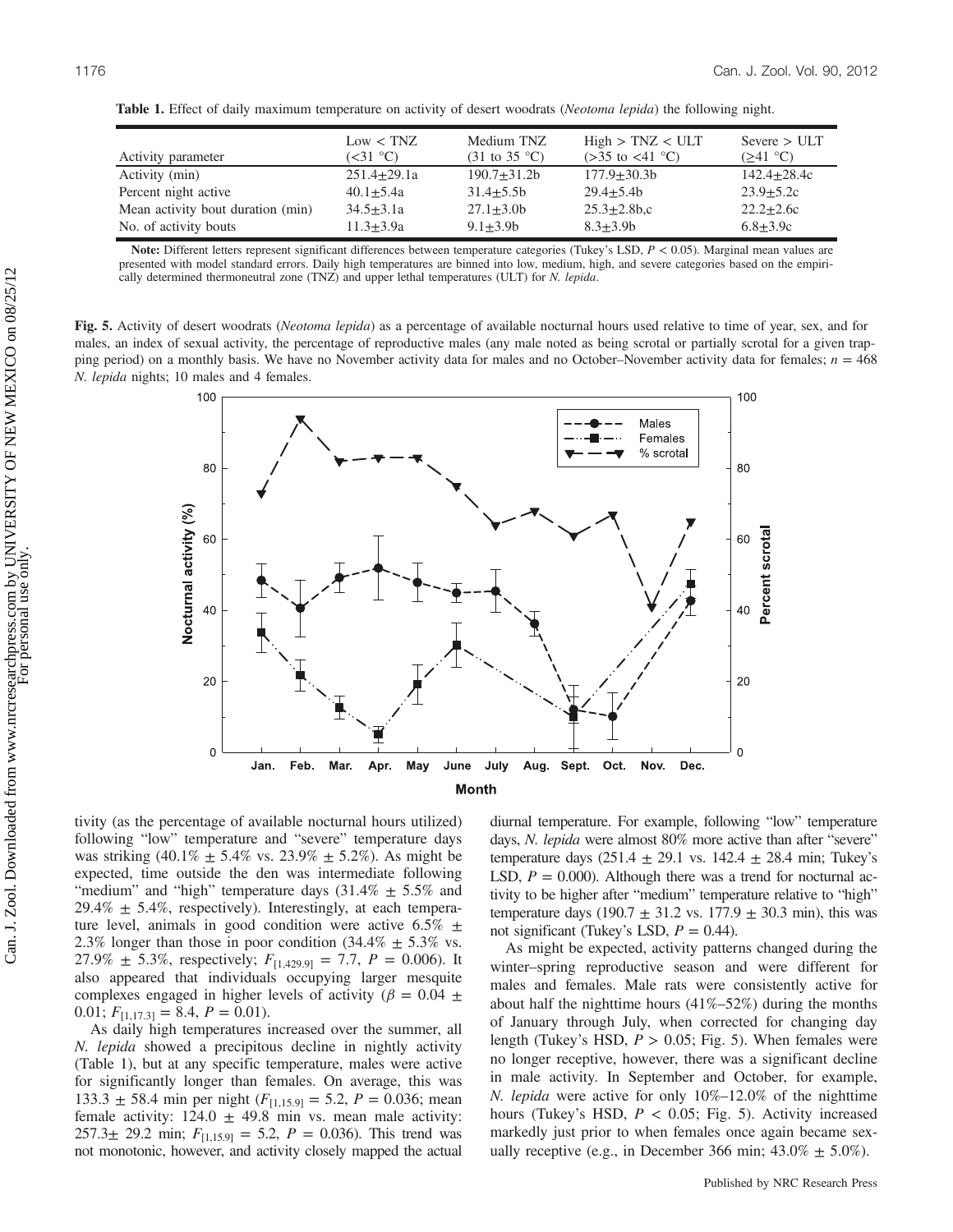Although male activity patterns represent both foraging and searching for mates, that of females is largely centered on the search for resources. Females exhibited a steady decline in nighttime activity from a high of  $34.0\% \pm 5.0\%$ (283 min) in January to a low of  $5.0\% \pm 2.0\%$  (32 min) in April (Tukey's HSD,  $P < 0.05$ ). As temperatures warm, females became active for a larger proportion of the night (Fig. 5). We have no data for July–August but note that female rats paralleled the September lull in activity for males  $(10\% \pm 9.0\%)$ , as well as the marked activity increase in December (47.0%  $\pm$  4.0%; Tukey's HSD,  $P < 0.05$ ).

Neotoma lepida made significantly fewer trips outside the den as daily high temperatures rose  $(F_{[3,437.4]} = 8.2, P =$ 0.000; Table 1). Indeed, under "severe" conditions, the number of trips outside the den was cut almost in half (Table 1). There was no significant difference between males and females. Larger N. lepida engaged in fewer activity bouts overall  $(\beta = -0.06 \pm 0.03; F_{[1,459.5]} = 5.2, P = 0.024)$  and animals inhabiting larger mesquite "complexes" initiated more activity bouts ( $\beta = 0.04 \pm 0.01$ ;  $F_{[1,53.0]} = 34.9$ ,  $P =$ 0.000). The decrease in activity with rising temperature was quite consistent; N. lepida instigated 0.1 fewer activity bouts for each 1 °C increase in daily ambient temperature ( $\beta$  =  $-0.08 \pm 0.03$ ;  $F_{[3,437.4]} = 8.2$ ,  $P = 0.000$ ).

Not only did N. lepida reduce the number of activity episodes as temperatures increased, but male and female rats spent less time active on a given bout of movement as temperatures increased  $(34.5 \pm 3.1 \text{ vs. } 22.2 \pm 2.6 \text{ min after})$ "low" and "severe" temperature days, respectively; Tukey's LSD,  $P = 0.000$ ; Table 1). The mean duration of an activity bout following daily temperature exceeding the upper critical temperature was significantly less than that following days within the thermoneutral zone (Tukey's LSD,  $P = 0.045$ ). This pattern was moderated by animal condition; N. lepida in good condition spent  $4.4 \pm 1.9$  min more per activity bout than those in poor shape  $(F_{11,254,61} = 5.2, P = 0.024)$ . Again, animals living in larger mesquite "complexes" invested more time in each activity bout ( $\beta = 0.02 \pm 0.001$ ;  $F_{[1,15,8]} = 9.9, P = 0.006$ , and less time per activity bout as seasonal night length increased  $(\beta = -0.04 \pm 0.01)$ ;  $F_{[1,353.8]} = 9.9, P = 0.002$ .

# **Discussion**

Our results strongly suggest that environmental temperature influences the activity patterns of N. lepida at Furnace Creek, and moreover, that the magnitude of the effect depends on gender and body mass. As temperature increased, animals have less time to spend for the essential activities of mating and foraging. Higher temperature leads not only to a reduction of nightly activity bouts, but also limits the duration of each.

Temperatures of over 50 °C can occur anytime during the spring and summer months. Indeed, between April and October, the mean daily maximum temperature at Furnace Creek, Death Valley, never drops below 35 °C. Yet, numerous studies have demonstrated that the maximum temperature in the thermoneutral zone of N. lepida is 35  $\degree$ C and the upper lethal temperature is around 41 °C (Lee 1963; Brown and Lee 1969; Nelson and Yousef 1979).

The ability of *N. lepida* to survive in an environment that has temperatures consistently over lethal is entirely due to the den and the availability of succulent mesquite. However, N. *lepida* are unable to store sufficient forage within the den to meet water demands during the warm summer months; clipped mesquite loses virtually all of its water content within 5 h (J. Martin, personal communication, 2011). Thus, animals are forced to leave the thermal neutrality of their dens to obtain required resources even under the most extreme of conditions. Regardless, N. lepida did not commence nightly activities until ambient temperatures were  $\leq 41$  °C, which is at the empirically derived upper lethal temperature (Lee 1963; Brown and Lee 1969; Nelson and Yousef 1979; Fig. 3).

Body mass and gender of N. lepida are important determinants of how ambient temperature constrains the initiation and extent of activity outside of the den. Male N. lepida at this site are always active longer than females (Fig. 5, Table 1), and larger animals are active less and emerge later than smaller individuals. We suggest that this may be due in part to the demanding energetic requirements sustained by reproducing females. The energetic demands of reproduction are especially high in the lactating female, and one strategy that can be employed to minimize energy costs is to minimize locomotor activities (Sorensen et al. 2005a). Indeed various rodent species limit activity during peak energy requirements associated with reproduction (Slonaker 1925; Richards 1966; Randolph et al. 1977; Wade and Schneider 1992). Additionally, 5 years of trapping data suggest that female *N. lepida* at this site are under more intense thermal selection of body mass following peak summer temperatures, a phenomenon probably intertwined with the intense demands of reproduction (Fig. 3; F.A. Smith, L.E. Harding, H.M. Lease, J.T. Martin, and I.W. Murray, unpublished data), which may compel them to remain within the temperaturebuffered den for longer periods of time. Male N. lepida are not as constrained by such high costs of reproduction enabling them to invest in behaviors such as mate searching and scent marking while occupying larger home ranges (Cranford 1977; Vaughan and Schwartz 1980; Conditt and Ribble 1997; Henke and Smith 2000; but see MacMillen 1964 and Bleich and Schwartz 1975). Indeed, individual males in this population are more likely than females to engage in long-distance movements culminating in the switching of occupied mesquite trees (H. Lease, personal communication, 2012).

In addition to body mass, body condition and home mesquite complex size were important factors influencing the onset and duration of activity. Lethal temperature scales inversely with body size in the genus Neotoma (Smith et al. 1995; Smith and Charnov 2001), thus it is not surprising that the larger N. lepida were forced to emerge from their dens later and engaged in less outside activity. For each 1 g increase in body mass, there was a 2.5 min reduction in nocturnal activity. Large males  $(>160 \text{ g})$  were, on average, active 65 min less each night and emerged 23 min later, relative to small males  $\left($ <160 g). Furthermore, at a specific temperature, rats in better body condition were active for  $40.7 \pm 12.7$  min longer per night and  $5.1 \pm 2.0$  min per activity bout than those in poor body condition. Rats in poor condition generally had patchy, dull pelage and a thin and bony overall feel to them. Rats in this state may minimize the proportion of their time devoted to intraspecific interactions and (or) re-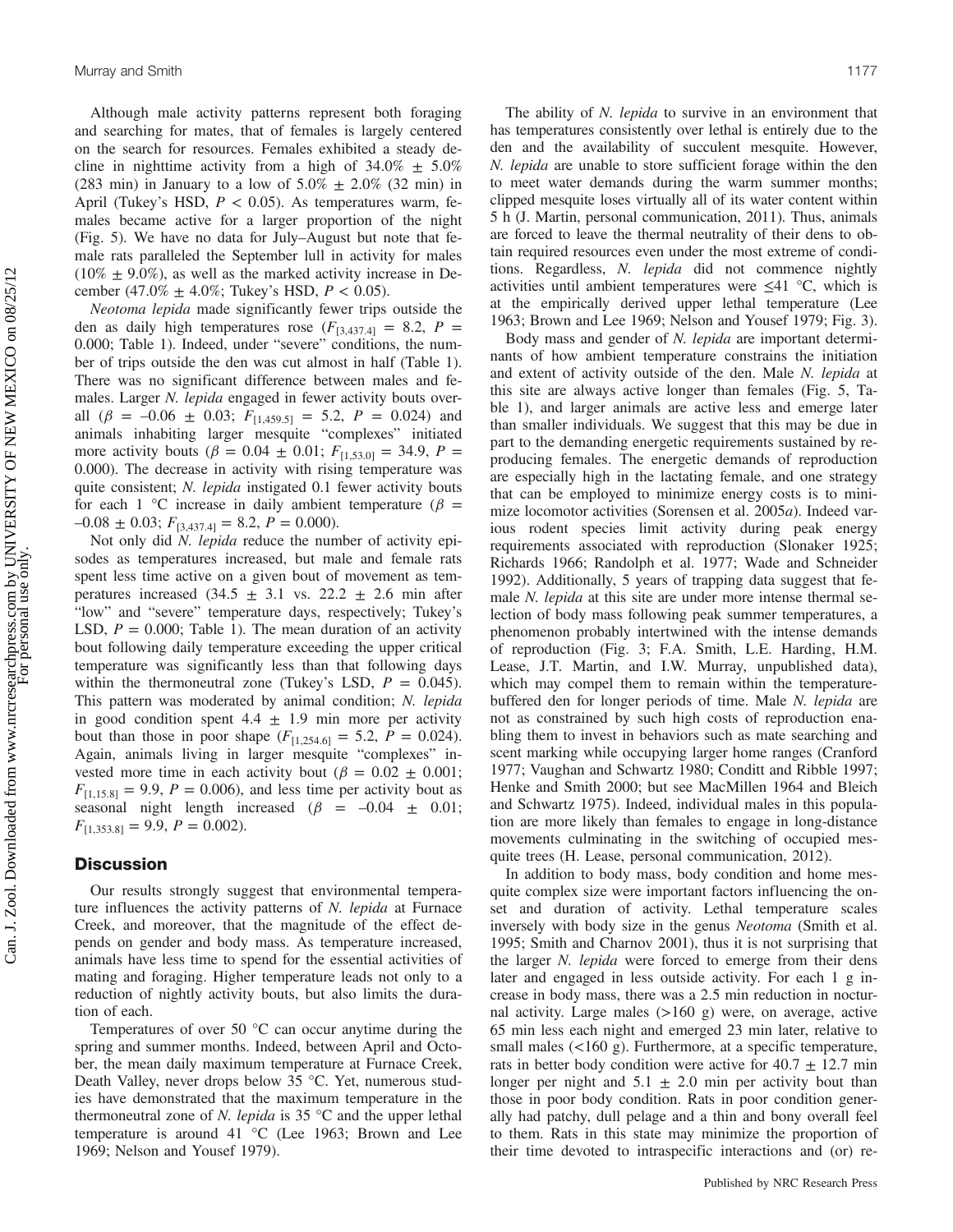|        |  | Table 2. Hypothetical lost opportunities for energy and water intake associated with reductions in activity of desert woodrats (Neotoma le- |  |  |  |  |  |  |  |  |
|--------|--|---------------------------------------------------------------------------------------------------------------------------------------------|--|--|--|--|--|--|--|--|
| pida). |  |                                                                                                                                             |  |  |  |  |  |  |  |  |

| Activity reduction | Mesquite leaf energy<br>$(kJ/g$ dry matter) | Mesquite leaf water<br>(% water by mass) | Intake per unit time<br>$(g$ dry matter/min) | Intake per meal<br>(g dry matter/meal) | Energy<br>$loss$ $(kJ)$ | Water<br>$\cos(g)$ |
|--------------------|---------------------------------------------|------------------------------------------|----------------------------------------------|----------------------------------------|-------------------------|--------------------|
| $49 \text{ min}$   | 18.35                                       | 46.3                                     | J. 16                                        |                                        | 86.3                    | b.8                |
| 2 activity bouts   | 18.35                                       | 46.3                                     |                                              | 0.36                                   | 8.0                     |                    |

Note: We assume that a single activity bout equates to one meal. Intake rate data are drawn from Sorensen et al. (2005b) captive N. lepida of 125 g. Energy content of leaves of honey mesquite (Prosopis glandulosa) from Baptista and Launchbaugh (2001) and leaf water content is J. Martin (personal communication, 2011).

Fig. 6. Predicted reductions in activity of the desert woodrat (Neotoma lepida) under scenarios of increased temperatures, given the observed relationship between ambient temperature and activity. Minimal energetic requirements for a 125 g  $N$ . *lepida* are 161 kJ, which necessitates 91 min of feeding given published intake rates and apparent energy digestibility.



quire longer periods of time within the thermally buffered den to maintain homeostasis, which results in reduced activity.

The canopy area of mesquite trees occupied by N. *lepida* was also an important determinant of activity. Individuals living in larger home complexes were active for  $0.02 \pm$ 0.007 min per activity bout, initiated  $0.04 \pm 0.006$  more activity bouts, and were  $0.2 \pm 0.08$  min more active per night for each metre increase in home complex area  $(213-1216 \text{ m}^2)$ ; area measured using Google Earth). Larger complexes presumably offer better predator protection (I.W. Murray, personal observation) and probably have better thermal buffering capacity in the form of older, more established den sites, as well as greater canopy coverage, to buffer against daily high temperatures. Also, larger complexes simply hold more dens. Animals living within "good" complexes such as these probably invest more time making territorial rounds of their home territory and may encounter and engage in more rat–rat interactions as a result of the larger area of mesquite occupied.

Our results suggest the warming climate over the next decades will likely influence the fitness of N. lepida in Furnace Creek, Death Valley. Annual temperatures in California are projected to increase up to 5 °C over the next century (Cayan et al. 2009). Mean maximum July temperatures (the hottest month of the year) have already risen almost 1.0 °C over the last 2 decades (Roof and Callagan 2003). Indeed, the mean maximum temperature for every day in July has increased over the past 20 years, relative to the almost 100 year mean maximum temperatures (Roof and Callagan 2003).

Warmer temperatures correlated with decreased time spent outside of the den for both males and females. The reduction in activity we found (Table 1) shortens drastically the time available for meeting energy and water requirements. For example, field and laboratory studies suggest that a typical 125 g adult *N. lepida* requires 161 kJ/day and 5.0 g H<sub>2</sub>O/day just to maintain body mass (Lee 1963; Karasov 1989; Schmidt-Nielsen 1997). Neotoma lepida have dry matter feeding intake rates of 0.16 g/min and 2.89 g·meal<sup>-1</sup>·kg<sup>-1</sup> (Sorensen et al. 2005b) and an apparent energy digestibility of approximately 60% (Karasov 1982, 1989; Smith 1995b). Given that a "severe" temperature day resulted in a reduction of activity by 49 min and 2 activity bouts (Table 1), this corresponds to a potential loss of opportunity to gain 86.3 kJ of energy and 6.8 g of water (for a loss of 49 min; Table 2). This is a substantial amount, representing 54% of the energy and 136% of the total daily water requirements of a 125 g animal (minus losses in feces and urine, and not taking into account metabolic water production). Furthermore, our calculation ignores the potential loss of water and energy required for maintaining homeostasis in the face of foraging in extreme temperature. Clearly, even warmer temperatures could more greatly influence this physiological balance. At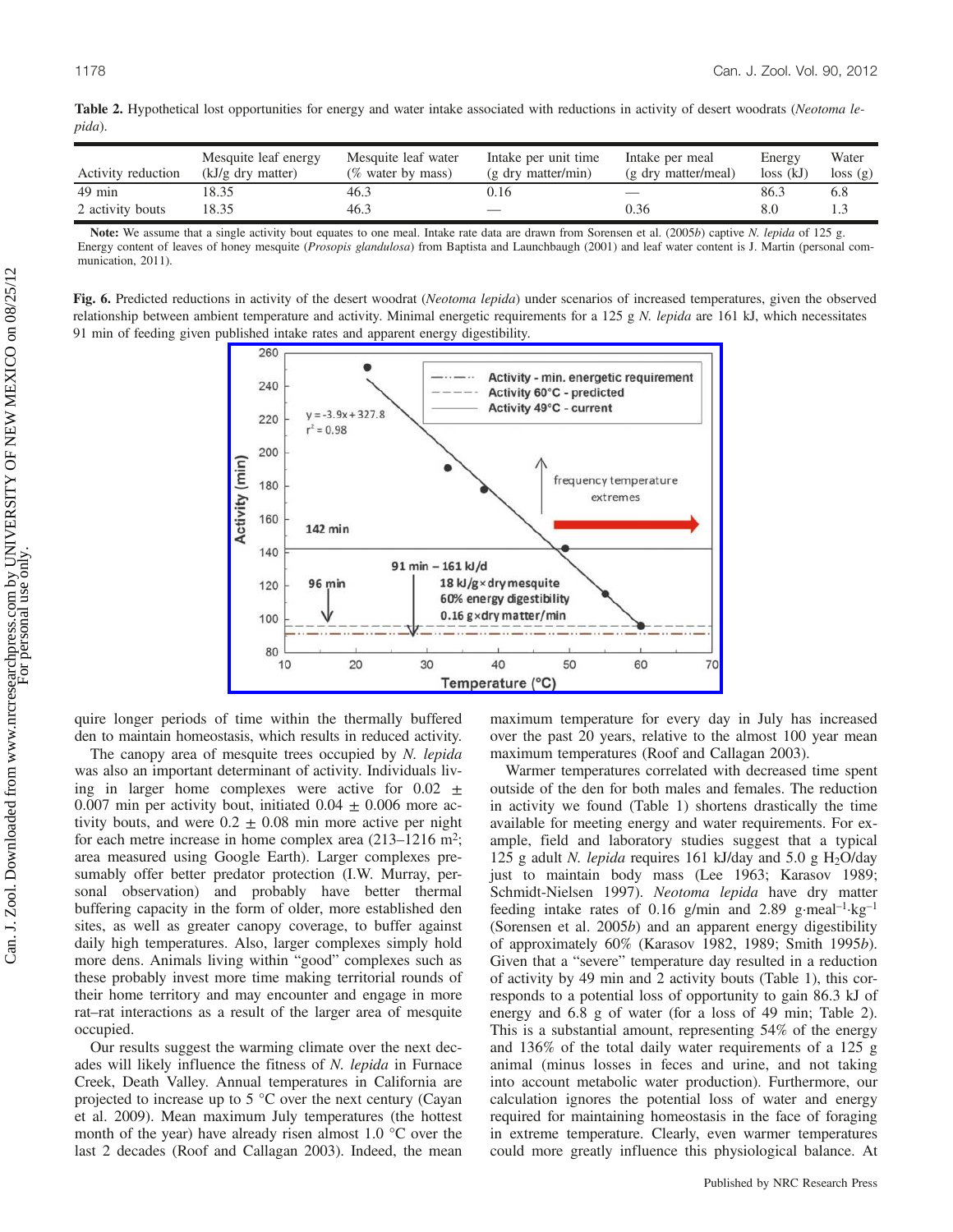some point, the trade-offs must be great enough that remaining in the den despite a lack of water or forage is preferable. Larger animals are more susceptible to the potentially negative effects of high temperatures, and likely face stiffer trade-offs. Indeed, we found a significant difference in the body mass of animal trap moralities in the summer vs. winter months. Although small individuals were more likely to die in traps during the winter, this pattern was reversed in the summer months  $(104.8 \pm 4.4 \text{ vs.})$ 121.7  $\pm$  6.4 g, respectively; Student's t test,  $t_{[22]} = 2.07$ ,  $P = 0.04$ ). Despite our hourly checks of traps, these mortalities could represent animals forced to remain away from the thermal safety of their dens for longer than was physiologically possible given the temperature extremes. Additionally, our monthly trapping data clearly indicates a seasonal pattern of mass with temperature (Fig. 3).

Water in particular may be the driving force behind the continuation of foraging despite extreme temperatures. Neotoma lepida in Death Valley meet their relatively high water requirements through a dependence on freshly clipped mesquite (J. Martin, personal communication, 2011). To illustrate these high water requirements, at a temperature of 39  $\degree$ C, Nelson and Yousef (1979) recorded evaporative water losses over 5.0 mg  $H_2O/mL O_2$  in N. lepida. These values are considerably higher than those of other rodent species (Schmidt-Nielsen and Schmidt-Nielsen 1950; Hudson 1962; Tucker 1965; Breyen et al. 1973; Bradley et al. 1975). On multiple occasions at our study site, we observed heat-stressed N. lepida profusely coating the anterior portions of their body with saliva. This undoubtedly helps alleviate heat loads, but presumably produces water deficits potentially detrimental to fitness. Any factor, such as increasing ambient temperature, which constrains the time spent outside of the den makes homeostasis more difficult to achieve. Interestingly, larger animals should be better able to withstand water deprivation because of their higher mass (Peters 1983; Calder 1984); this may help explain why animals are so large on this site (Smith and Charnov 2001).

A major emphasis of much of modern science is to understand how organisms will respond to the warmer temperatures, drier conditions, and more frequent extreme weather predicted over coming decades. Neotoma lepida at Furnace Creek are already operating at close to their thermal limits. Higher summer temperatures may further restrict activity outside of the den, thus compromising the survivorship and fecundity of animals on the site. For example, activity of N. lepida is reduced to 115 min at 55 °C and 96 min at 60 °C, scarcely accommodating the time required to intake the minimal amount of mesquite necessary to meet energetic requirements (Fig. 6). Indeed, our computations suggest that this unique population of rodents may be unable to persist under the most pessimistic of climate change scenarios.

## Acknowledgements

We thank M. Essington and D. Ek of Death Valley National park for permits and research logistics. The staff and hosts at the Furnace Creek Campground ensured that we always had a place to stay. We thank L. Harding, E. Thorne, J. Martin, C. Mathiasen, H. Lease, and A. Raniszewski who provided invaluable assistance with fieldwork, often in harsh or unusual conditions; C. Callagan for providing historic climate records for Furnace Creek. Research was conducted in Death Valley National Park under permit DEVA-2004-SCI-0031. This work was supported by National Science Foundation (NSF) BIO-DEB-0344620 (F.A.S.) and University of New Mexico Biology Department GRAC and SRAC (I.W.M.).

## References

- Baptista, R., and Launchbaugh, K.L. 2001. Nutritive value and aversion of honey mesquite leaves to sheep. J. Range Manage. 54(1): 82–88. doi:10.2307/4003533.
- Bleich, V.C., and Schwartz, O.A. 1975. Observations on the home range of the desert woodrat, Neotoma lepida intermedia. J. Mammal. 56(2): 518–519. doi:10.2307/1379382.
- Bozinovic, F., and Gallardo, P. 2006. The water economy of South American desert rodents: from integrative to molecular physiological ecology. Comp. Biochem. Physiol. C Toxicol. Pharmacol. 142(3–4): 163–172. PMID:16198637.
- Bradley, W.G., Yousef, M.K., and Scott, I.M. 1975. Physiological studies on the rock pocket mouse, Perognathus intermedius. Comp. Biochem. Physiol. A Physiol. 50(2): 331–337. doi:10. 1016/0300-9629(75)90022-5. PMID:234341.
- Breyen, L.J., Bradley, W.G., and Yousef, M.K. 1973. Physiological and ecological studies on the chisel-toothed kangaroo rat, Dipodomys microps. Comp. Biochem. Physiol. A Physiol. 44(2): 543–555. doi:10.1016/0300-9629(73)90507-0. PMID:4145768.
- Brown, J.H. 1968. Adaptation to environmental temperature in two species of woodrats, Neotoma cinerea and N. albigula. Univ. Mich. Mus. Zool. Misc. Publ. 135: 1–48.
- Brown, J.H., and Lee, A.K. 1969. Bergmann's rule and climatic adaptation in woodrats (Neotoma). Evolution, 23(2): 329–338. doi:10.2307/2406795.
- Calder, W.A., III. 1984. Size, function, and life-history. Harvard University Press, Cambridge, Mass.
- Cameron, G.N., and Rainey, D.G. 1972. Habitat utilization by Neotoma lepida in the Mohave Desert. J. Mammal. 53(2): 251– 266. doi:10.2307/1379160.
- Cayan, D., Tyree, M., Dettinger, M., Hidalgo, H., Das, T., Maurer, E., Bromirski, P., Graham, N., and Flick, R. 2009. Climate change scenarios and sea level rise estimates for California 2008 Climate Change Scenarios Assessment. California Climate Change Center CEC-500-2009-014-F.
- Conditt, S.A., and Ribble, D.O. 1997. Social organization of Neotoma micropus, the southern plains woodrat. Am. Midl. Nat. 137(2): 290–297. doi:10.2307/2426848.
- Cranford, J.A. 1977. Home range and habitat utilization by Neotoma fuscipes as determined by radiotelemetry. J. Mammal. 58(2): 165– 172. doi:10.2307/1379573.
- Gannon, W.L., and Sikes, R.S.The Animal Care and Use Committee of the American Society of Mammalogists. 2007. Guidelines of the American Society of Mammalogists for the use of wild mammals in research. J. Mammal. 88(3): 809–823. doi:10.1644/ 06-MAMM-F-185R1.1.
- Goldstein, D.L. 1984. The thermal environment and its constraint on activity in desert quail in summer. Auk, 101(3): 542–550.
- Henke, S.E., and Smith, S.A. 2000. Use of aluminum foil balls to determine home ranges of woodrats. Southwest. Nat. 45(3): 352– 355. doi:10.2307/3672843.
	- Hudson, J.W. 1962. The role of water in the biology of the antelope ground squirrel, Citellus leucurus. Univ. Calif. Publ. Zool. 64(1): 1–56.
	- Hunt, C.B., Robinson, T.W., Bowles, W.A., and Washburn, A.L. 1966. Hydrologic Basin, Death Valley, California. Geological Survey Professional Paper 494-B.